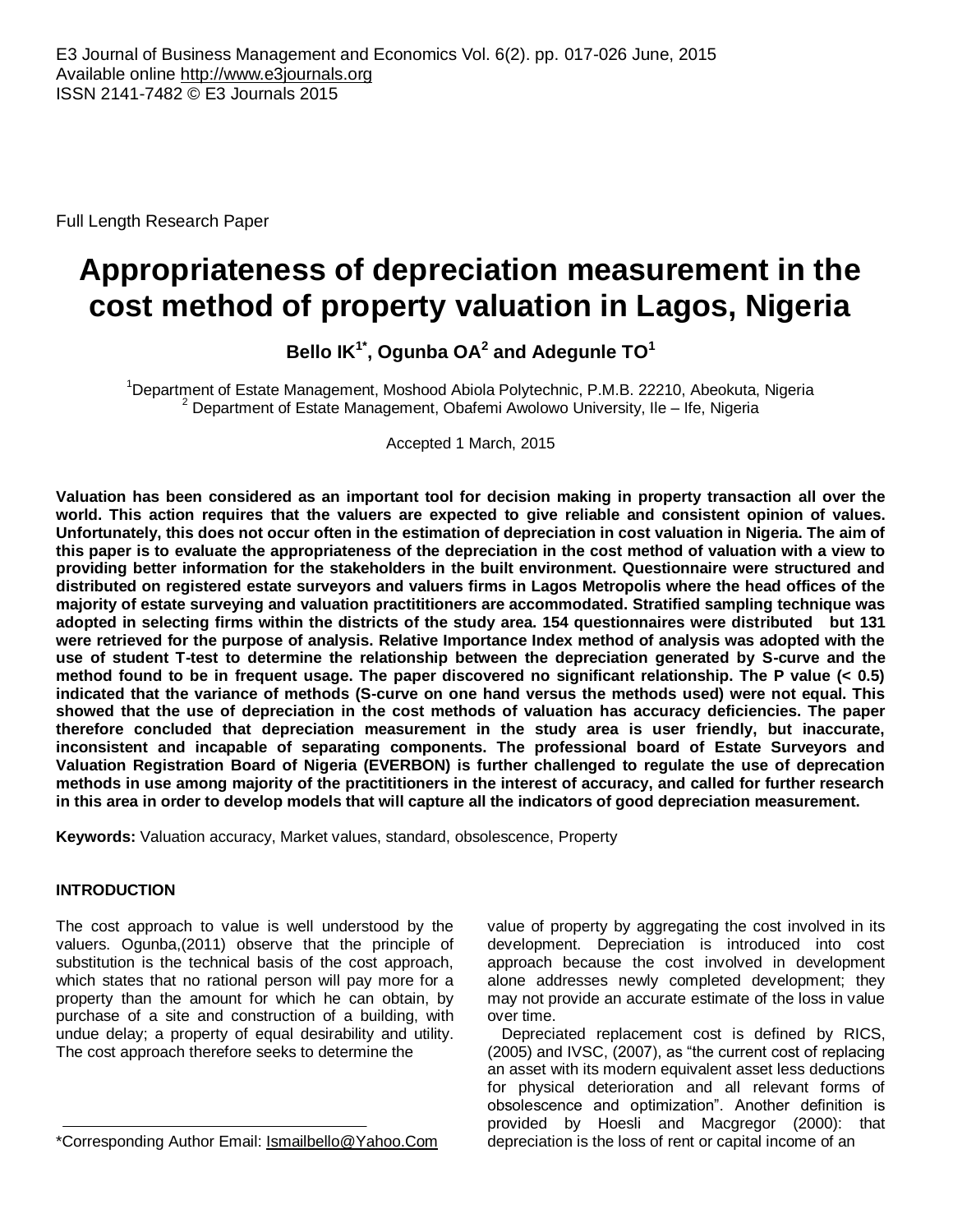ageing property when compared with an equivalent new property.

In valuation standards across the world, depreciation is seen as a composite term consisting of three items: physical deterioration, functional obsolescence and economic obsolescence (RICS, 2005; NIESV, 2006; IVSC, 2007). Physical deterioration is depreciation that results from wear and tear over time, including any lack of maintenance. Functional obsolescence is caused by advances in technology that result in new assets capable of more efficient delivery of good and services, rendering previously existing assets fully or partially obsolete in terms of current cost equivalency. Economic obsolescence results from changed economic conditions which affect the supply and demand for goods and services produced by the asset or the cost of its operation.

The measurement of depreciation in the use of cost approach methods for valuation purposes has been a subject for a number of several empirical studies (Taubman and Rashe, 1999; Hulten and Wykcoff, 2003; Follain and Malpezzi, 2004; Jones et al., 2004; Connaday and Sunderman, 2006 among others). There is however no current consensus within the valuation professionals as to which of the several approaches is to be used in estimating accrued depreciation so as to adequately address the key indices that are of concern to valuers viz; age, level of physical deterioration, functional and economic obsolescence. This paper is conceived with the understanding that the development of consensus as to the best way to depreciate replacement cost of subject properties within the cost approach to valuation is crucial to the development of accurate and consistently operated cost valuation models.

Against this backdrop, there seems some challenges in the depreciation measurement literature especially in Nigeria, and hence reinforces the need for a thorough research on the subject matter if our valuation report is to be reliable, consistent and accurate. Consequently, this paper intends to fill this vacuum by drawing on the experimental approaches adopted by researchers on the subject (Baum, 1997; Hoesli and Macgregor, 2000; Johnson, 2000; Plimmer and sayce, 2006; Ogunba, 2009; Ogunba, 2011). Thus, the research questions motivating this study are:

- What are the current models adopted for the measurement of depreciation in Depreciated Replacement Cost Approach (DRC) for valuation in Lagos, Nigeria?
- What are the patterns that depreciation follows in residential property types?

Following these questions, the aim of the paper therefore is to examine the appropriateness of measuring depreciation in the cost method to valuation with a view to improving the current practice.

The specific objectives are to:

- 1. Investigate the current models adopted for the measurement of depreciation in Lagos,Nigeria;
- 2. Examine the patterns of depreciation for residential properties in the study area.

# **Contribution to Knowledge**

This paper is justified by its originality and the gap it fills in literature. Most of the discussions on property depreciation in US and UK focused mainly on non real property and do not categorical on the appropriateness of the depreciation methods to adopt.

The extensive research works of Baum (1991, 1997 and 1998) did not separate the component part of depreciation of different property types, the gap which this paper tried to fill. Over the years, researchers in US and UK have devoted considerable attention to the designing of models for the measurement of depreciation on different types of assets. Notable early studies in USA include Griliches (2000), who estimated depreciation rates for farm tractors and Hall (1999), on pickup trucks. Somewhat later, Hulten and Wyckoff's (2001) more comprehensive studies yielded estimates of depreciation rates for many different types of equipment and structures, and the Bureau of Economic Analysis (BEA) has adopted their figures for use in the U.S. National Income and Product Accounts. For high-tech assets, however, the literature on depreciation is remarkably thin given their importance in the economy. Hulten and Wykoff's pioneering research predated the explosion in demand for information technology. Thus, their study did not include real property, and they treated quality change in a relatively limited way.

In UK, Oliner (1993, 1994) estimated depreciation rates for mainframe computers and computer peripheral equipment, but these results are somewhat limited to non real estate without given the best method for measurement.

To the researcher's knowledge, only two prior studies – Geske, Ramey, and Shapiro (2003) and Wyckoff (2003) – have designed models for depreciation for real properties. Wykoff's paper, though, mainly concerns methodology, and his empirical work uses a very small sample of property prices merely to illustrate his approach. Geske, Ramey, and Shapiro have a richer dataset, which they employ to estimate depreciation for commercial properties and to highlight the role of obsolescence in driving depreciation for these assets. These research works however failed to consider the available data on the physical and economic life of different property types to determine the appropriate depreciation measurement.

Within the Nigerian context, except the work of Ogunba (2011), which reviewed seven models for depreciation in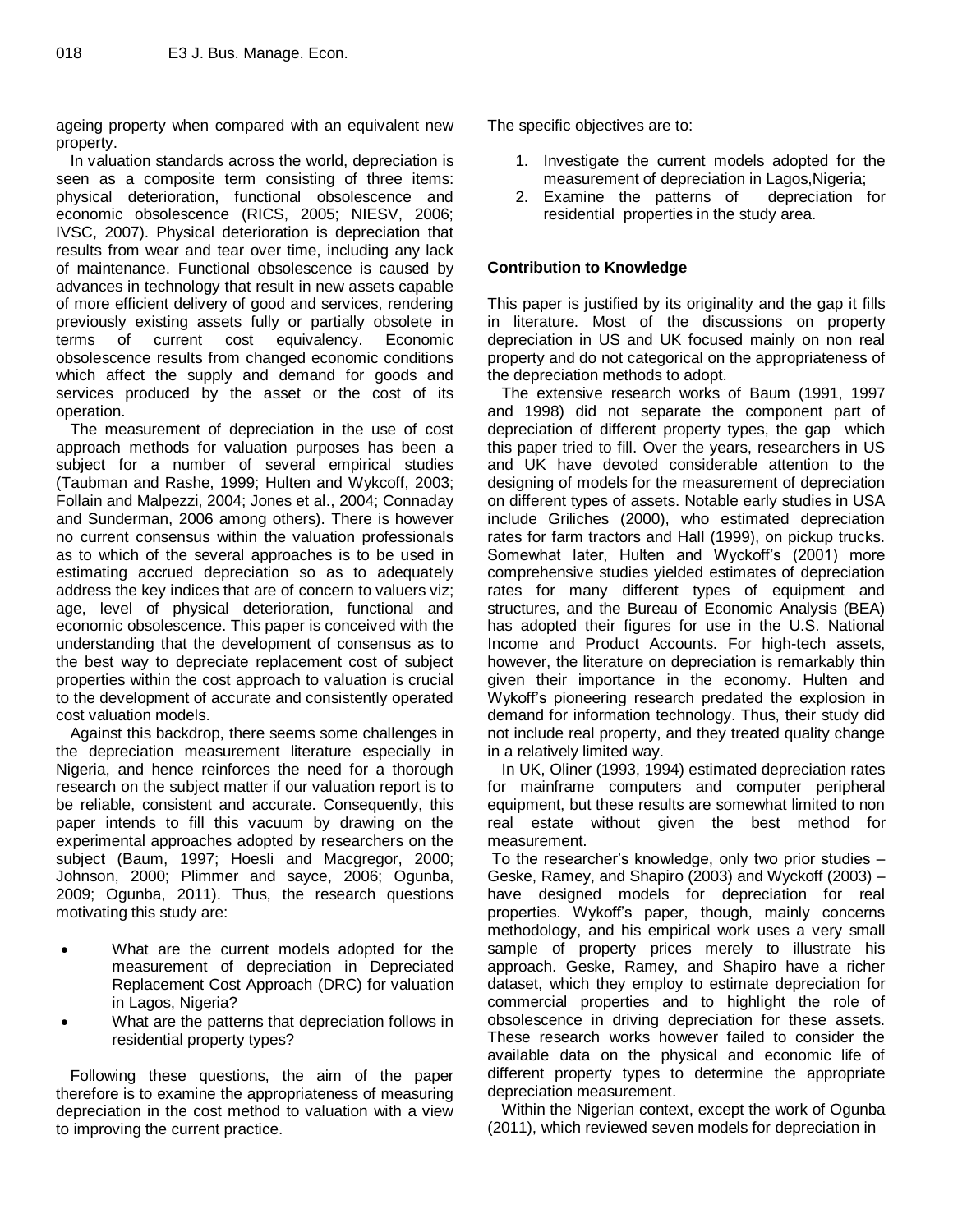

Physical/Economic life

**Figure 1.** The Pattern of Depreciation Assumed in Straight Line

USA and UK, there were not empirical studies in the appropriateness of depreciation models on physical and economic life of property in DRC valuation in Nigeria.

The paper sees the need for the study for a more indepth understanding of the depreciation measurement with a view to improve on the current practice.

## **Literature review**

Ogunba, (2011) observed that there are unresolved controversy in cost valuation; an unrequited need in the worldwide operation of depreciation modeling in the cost approach as employed by the valuation profession. Within the profession, there is a general consensus on the components of depreciation at least at the level of valuation standards. There is also a measure of consensus as to the models available for the measurement of depreciation. A group of such methods are very common and are widely used both in the valuation and accounting professions particularly the agelife methods such as the straight-line reducing balance and sinking fund methods (Gyamfi and Ayittey, 2006).

There is no consensus as to practitioner choices among the variety of depreciation methods available. For example, in the US, Dotzour (2005) sees the chief perceived disadvantage of the cost approach among practitioners as the difficulty of accurately estimating accrued depreciation. In the UK, Plimmer & Sayce (2006) note that inconsistency in the cost depreciation approach has resulted in concern amongst UK client public sector organizations which have found that their ability to budget for their core services has been compromised as a result.

In essence, employing a straight line pattern of depreciation means a constant money value is ascribed to depreciation from the cost price each year so that the asset price declines with age along a constant (straight line) path (See figure 1). However, this method is often

criticized because depreciation rarely follows a straight line and because the model is simplistic and unreliable (see for instance Plimmer and Sayce, 2006).

In accelerated methods, depreciation is assumed to accelerate in the earlier years of the physical/economic life relative to the latter years (See figure 2). Dotzour (2005) suggests that most US appraisers use age-life methods for depreciation. Two accelerated models are considered here: the reducing (or declining balance) depreciation model and sum of year's digits model.

In the reducing balance method, the assumption is a constant percentage rate of depreciation, albeit from a reducing base. A constant percentage rate is applied to the residual value of the asset every year, reducing the amount charged as depreciation over the course of the asset's life. The method appears reasonable for cars and other machinery that depreciate at a higher rate during the earlier years.

The depreciation rate in this model is calculated using the following expression:

*Annual Depreciation Rate* = 
$$
\left(1 - \frac{N\sqrt{S/p}}{p}\right)
$$
 or   
  $1 - \left(\frac{S}{p}\right)^{1/N}$  (2.2)

Where  $P =$  the replacement cost new;  $S =$  the salvage value (value at the end of the useful life) and N

 $N =$  the number of years of useful life (of course, to covert the rate to percentage, it would be multiplied by 100).

This method writes off about two thirds of an assets' replacement cost (or historic book value for accountants) in the first half of its service life. The declining value assumption is arguably more accurate over time than the straight line method. However, this method has been criticized as being unrealistic because it assumes a constant percentage rate of depreciation, despite the reducing base.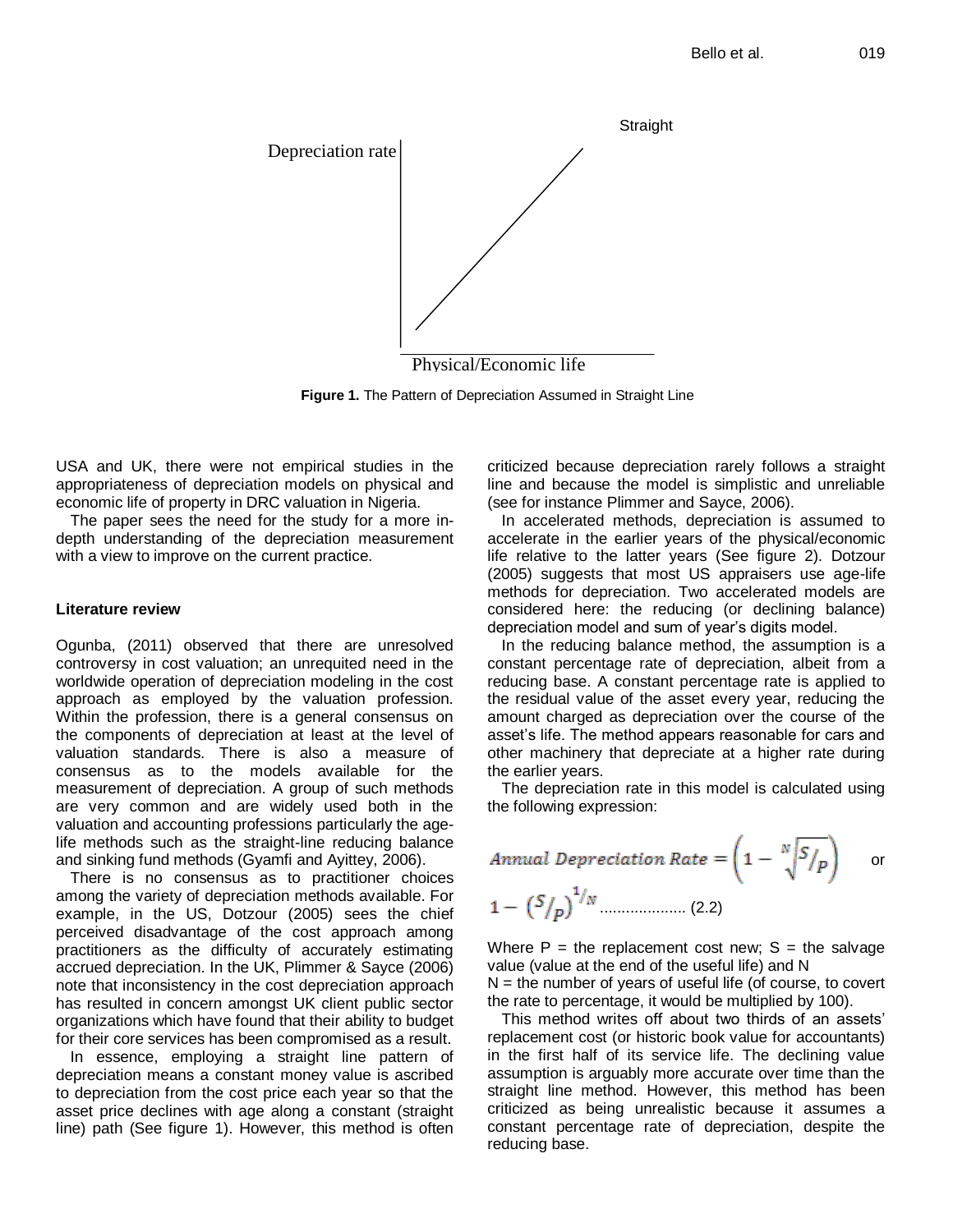

**Figure 2:** The Pattern of Depreciation Assumed in Accelerated Models

Sum of the years' digits method: This is calculated by multiplying the total depreciable amount for the asset's useful life by a fraction whose numerator is the remaining useful life and whose denominator is the sum of the year digits. The denominator is the sum of the year's digits of the depreciable life. The formula for the denominator is n(n+1)/2, where n is the depreciable life of the asset concerned. Thus, annual depreciation equals:

…..(ii) Mathematically, it could be expressed as

 $D = (P-S) (2N + 1 - n)n$  $N(N + 1)$ …….(iii)

It is considered that this method along with declining balance depreciation give a true reflection of the depreciation pattern of plant and equipment than straight line methods (Ogunba, 2009). Cannaday and Sunderman (1986) also suggest that the sum of the years digits method, more closely reflects reliable depreciation for single-family houses. However, the model suffers from the criticism of all accelerated methods: they are unrealistic because they assume a constant percentage rate of depreciation, despite the reducing base. Decelerated age life models write off the value of the asset in the latter years than the earlier years (figure 3).

In Nigeria, Ogunba (2009), observed that the cost approach is relatively simple in concept, but there is still confusion and subjectivity about the estimation of

depreciation. Most Surveyors do not account for functional or economic obsolescence in their depreciation calculations. The estimated percentage approach which most surveyors especially in Nigeria adopt does not permit an explicit accounting for such functional or economic obsolescence. Most of the mathematical age life approaches (straight-line approach accelerated depreciation approaches and decelerated approaches) focus only on physical deterioration. Moreover, a necessary input for the age-life methods is the useful life of the building/plant/machinery. But how does one determine the useful life of different types of building? Does a building even have a definite life especially where the depreciation/obsolescence is curable, which implies that with adequate maintenance/refurbishment, the building could well last indefinitely? The above questions demonstrate that there is obviously much need for research into the depreciation aspect of cost approach as well as a need for international standardization of depreciation approach. The latest edition of IVSC (2007) does not yet provide much guidance on these questions.

# **METHODOLOGY**

For the purpose of this study the appropriate study population capable of addressing the data required for the study is from the Estate Surveyors and Valuers. The focus was the firms of Estate Surveyors and Valuers in Lagos metropolis. Lagos is the largest city in West Africa, and serves as Nigeria's main commercial city as well as being a major air and seaport. Its strong economic base has resulted in a high rate of migration into the city. A 1985 Federal Office of Statistics survey indicates that the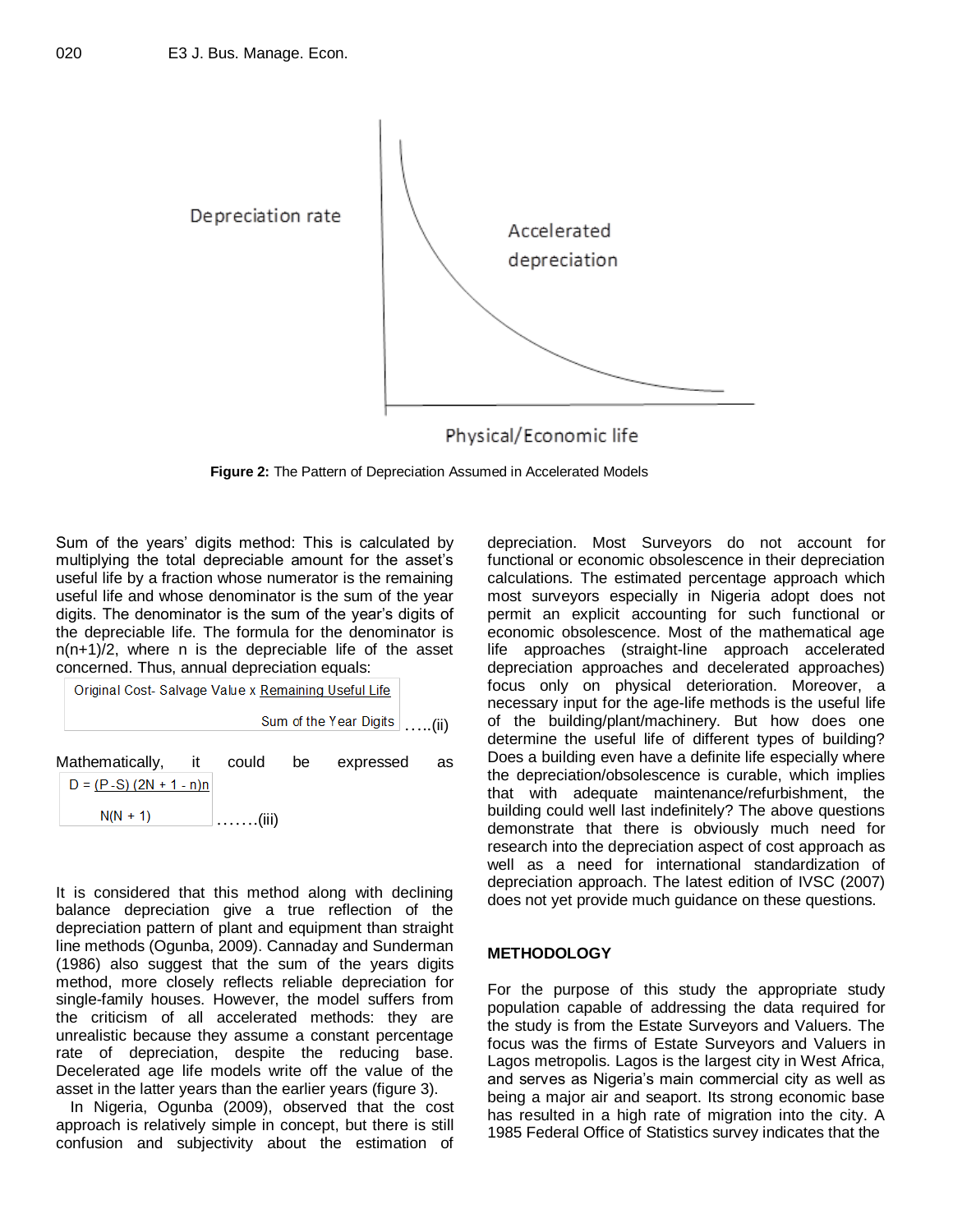

**Figure 3:** The Pattern of Depreciation Assumed in Decelerated Models

metropolis contains 38.12% of all the industrial establishments in the country, while also accounting for 45.19% of total employment in industries. These commercial activities are concentrated mainly around the six business districts (the Lagos, Victoria/Ikoyi and Apapa islands, Surulere and Ikeja). At these business districts, commercial properties are a most dense concentrated use of land (Ajayi, 1996), resulting in very high land, rental and market values. Most development appraisers, that is estate surveying firms and lending institutions aggregate around these major business districts (see NIESV Directory, 2009 & NDIC, 1998). The focus of valuation questionnaire in each of the firm will be the principal partners or at least the head of valuation department in each firm. According to Babawale (2009), Estate Surveyors and valuers are the only professionals statutorily empowered to undertake valuation of proprietary interests in real estate and related assets in Nigeria. His earlier studies further showed that in spite of the unique privilege, most estate surveying and valuation firms in Nigeria do not carry out appreciable number of valuations per time (Babawale and Koleosho, 2006; Babawale, 2008). However, 154 estate firms were randomly selected using the Directory of membership of Nigerian Institution of Estate Surveyors and Valuers (NIESV, 2009). Only 144 of the questionnaire served were returned out of which only 131 are considered duly completed and suitable for further analysis. The questionnaire was designed to elicit information on the valuation methods and procedure for depreciation measurement, their understanding of cost method and the frequency of usage etc. Secondary data were mainly from past journal and online materials relevant to the study. In order to facilitate a good result from the study,

the researcher had in a pilot survey identified a suitable block of 3 bedroom flats in the area. Pictures of this flat was taken and presented to respondents together with a detailed description of the building features. Respondents were asked to use estimated percentage depreciation, straight line depreciation and reducing balance depreciation to estimate depreciation rates for these buildings for every five years of the buildings' physical life. The results are presented below and compared with the depreciation rates from S shape time series.

# **Data analysis and discussions**

Table 1 indicates that a high proportion of the respondents (35.88%) used the cost approach between 41 -60% of time for valuation exercises.19.84% only employed the approach between 0 -20% of the time, 9.92% used it between 21 – 40% of the time,26.72% used it between 61 – 80% of the time while 7.63% used it between 81 – 100% of the time. These responses reveal that most of the valuations exercises carried out by surveyors are done with the use of cost approach.

Table 2 reveals that estimated percentage depreciation model has the highest score of 3.781, meaning that this model is almost always used. Age Life models ranked second with a Relative Importance Index score of 2.9618, meaning that this group of models is often used. Crosssectional models ranked last with a Relative Importance Index score of 1.8092, meaning that it is seldom used. This result tallies with the earlier findings of Ogunba (2011) which suggested that most of Surveyors in Lagos employed the estimated percentage method for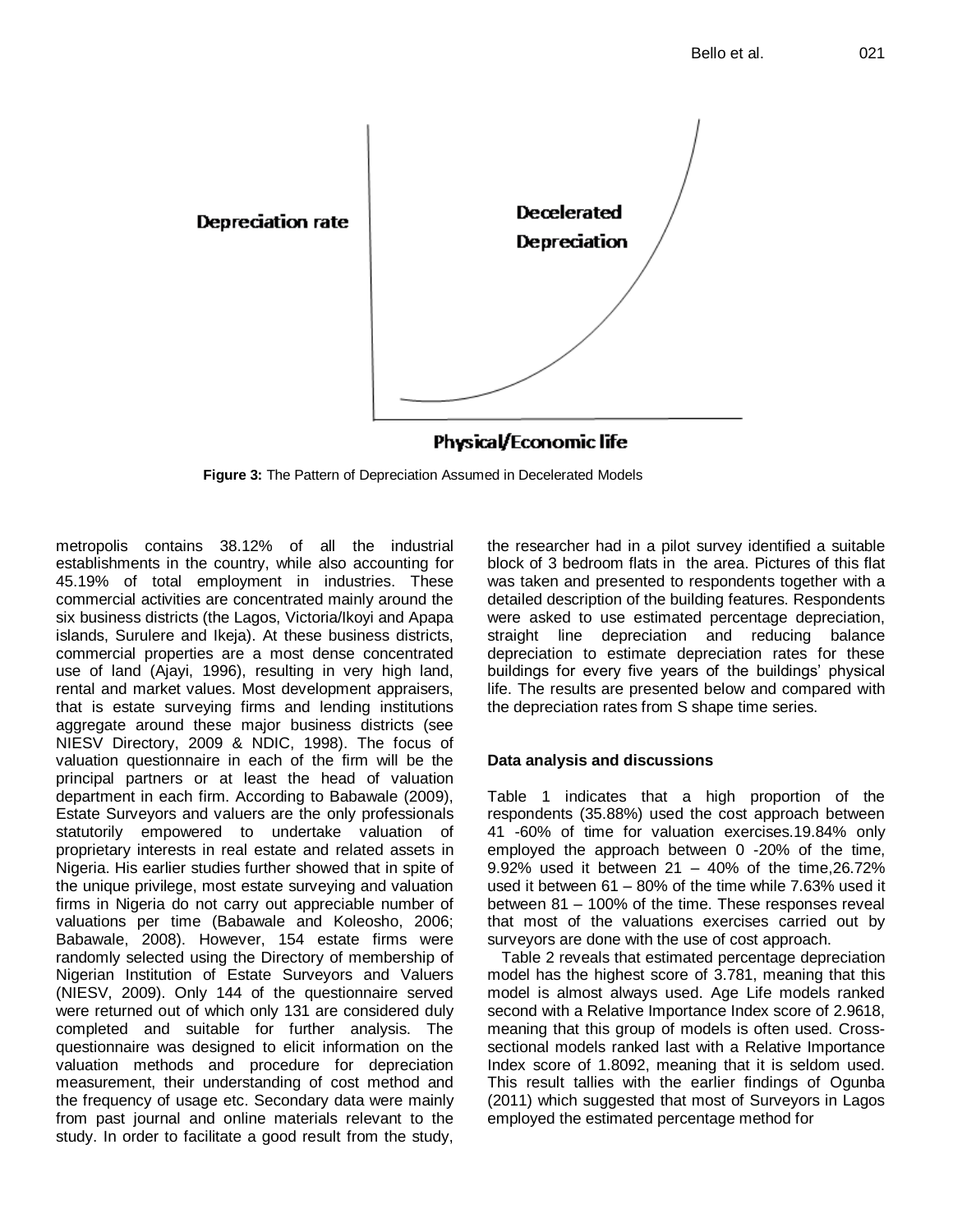| Response      | <b>Frequency</b> | Percentage (%) |
|---------------|------------------|----------------|
| $0 - 20 \%$   | 26               | 19.84          |
| $21 - 40 \%$  | 13               | 9.92           |
| $41 - 60%$    | 47               | 35.88          |
| $61 - 80%$    | 35               | 26.72          |
| $81 - 100 \%$ | 10               | 7.63           |
| Total         | 100              | 100.00         |

**Table 1.** Frequency of use of Cost Approach to Valuation

Source: Author's Field Survey, (2014)

**Table 2:** Depreciation Models Used by Respondents

| <b>Method</b>               | Always use | Often use  | Seldom use | Never use   | $\Sigma$ WF | $\Sigma$ WF /N | <b>RANKING</b>  |
|-----------------------------|------------|------------|------------|-------------|-------------|----------------|-----------------|
|                             | $W = 4$    | $W = 3$    | $W = 2$    | $W = 1$     |             |                |                 |
| <b>Estimated Percentage</b> | 91(69.50)  | 20(15.28%) | 30(22.90%) | 10 (7.63%)  | 494         | 3.7810         | $1^{ST}$        |
| The Age Life                | 67(51.11%) | 40(30.53%) | 16(12.21%) | $8(6.11\%)$ | 388         | 2.9618         | $2^{ND}$        |
| Time - Series Analysis      | 29(22.14%) | 31(23.66%) | 47(35.88%) | 24(18.32%)  | 288         | 2.1985         | 4 <sup>TH</sup> |
| Cross - sectional           | 12(9.16%)  | 18(13.74%) | 38(29.00%) | 63(52.67%)  | 237         | 1.8092         | 7 <sup>TH</sup> |
| Breakdown Method            | 17(12.97%) | 22(16.79%) | 45(34.35%) | 52(39.69%)  | 266         | 2.0305         | $6^{TH}$        |
| <b>Market Extraction</b>    | 16(12.21%) | 28(21.37%) | 50(38.17%) | 37(28.24%)  | 285         | 2.1756         | $5^{TH}$        |
| <b>Hedonic Regression</b>   | 1(0.076%)  | 53(40.46%) | 56(42.74%) | 69(52.67%)  | 344         | 2.6260         | 3 <sup>RD</sup> |

Source: Author's Field Survey, (2014)

depreciation modeling, despite the fact that this model is quite subjective.

Table 3 explains the relative importance of the factors responsible for the usage of the models considered. The table shows that most important factor influencing the use of estimated percentage model (53.44%)is that it is the model that was taught in the school. The other important factor considered for this model (37.40 %) is its perceived accuracy. The most important factor (60.31%) influencing the use of the Age life models is that it was taught in school. The other important factor (32.06%) is that the model is considered by some to be accurate in useage. 5.34% of respondents say it is the model that is easy to use while 2.29% says it is the model that other valuers use.

## **Pattern of depreciation for residential property**

The section addresses two issue: first the expected physical life of residential property and second the pattern of depreciation over time. Accordingly, respondents were asked to estimate: (a) the expected physical life for a typical 3 bedroom property in their study area and, (b) the pattern of depreciation rates they would adopt for every 5 years of the estimated physical life of these 3 bedroom flats.

We note that many models of depreciation (particularly the age life models) rely on property's physical and economic life. In this research, the respondents were asked to provide their opinion on the physical life of the residential and commercial of property types which was measured with the use of a Likert scale of 1-5.

Table 4 shows the opinions on the physical life of a block of 3-bedroom flat at Ikeja, Lagos. The table confirms that a 3-beroom flat reaches it physical life at the age of 40 - 45 years. This is so from the three RII scores of 3.0213 corresponding to 31 – 35, 36 -40 and 41 – 45 years and all ranked first. The highest of these was selected as the expected physical life.

#### **Depreciation rate**

The table 5 and figure 4 clearly show the depreciation patters follow S shapes in the study area considered. We note that this S shaped pattern agrees with the pattern found in the UK by Connellan (1997).

## **Conformity of identified models to depreciation patterns**

This section addresses objective number three which requires an evaluation of the conformity of the identified methods most often used with the S shaped time series data of objective two. The data requirement for this section involves the comparison of data generated from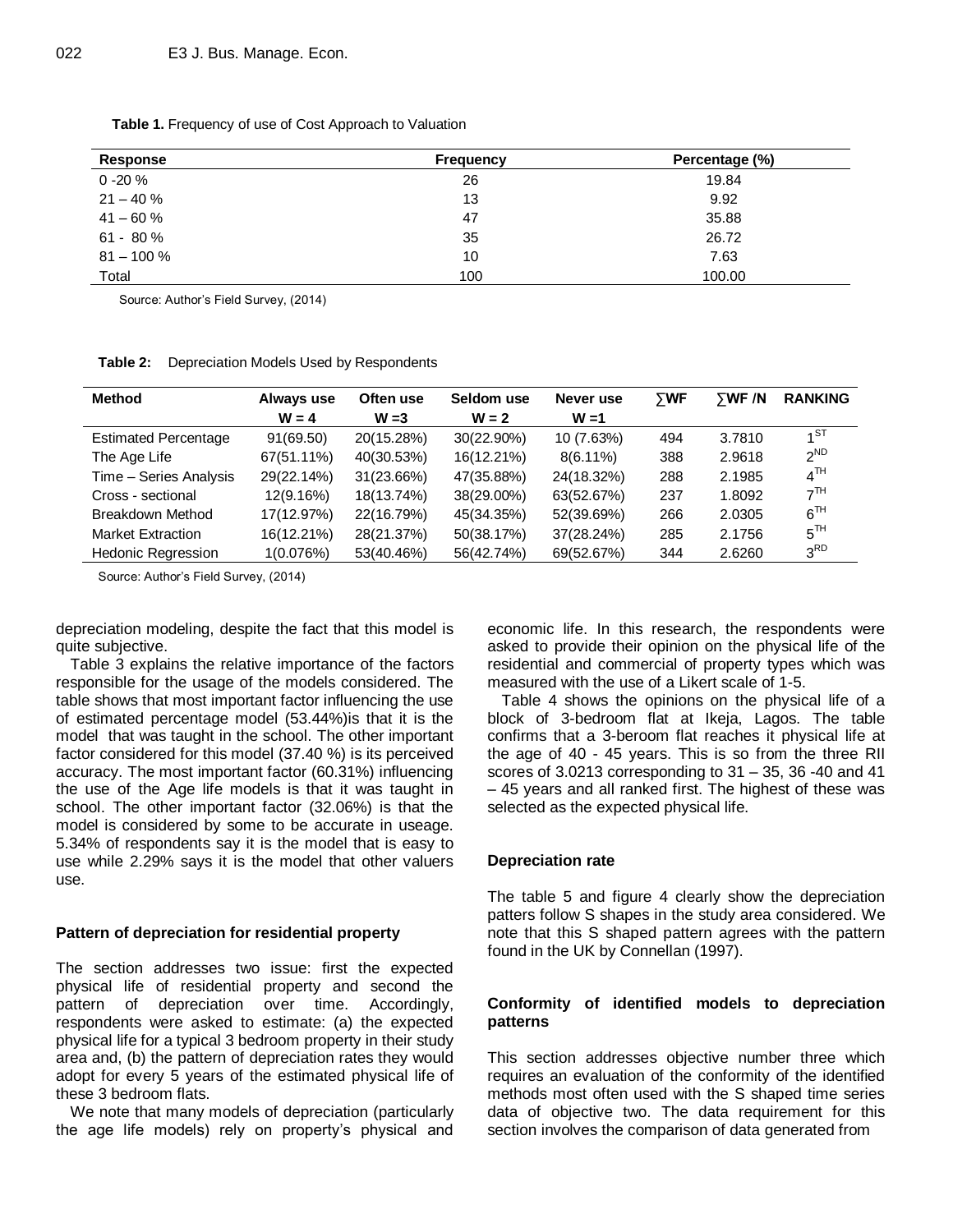| <b>Method</b>              | model is<br>accurate | model is easy<br>use | Model is the one<br>other valuers use | Model is the one that<br>taught |
|----------------------------|----------------------|----------------------|---------------------------------------|---------------------------------|
| Estimated<br>Percentage    | 49(37.40%)           | 10(7.63%)            | 2(1.53%)                              | 70(53.44%)                      |
| The Age Life               | 42(32.06%)           | 7(5.34%)             | 3(2.29%)                              | 79(60.31%)                      |
| Time-Series<br>Analysis    | 25(19.08%)           | 3(2.29%)             | 10(7.63%)                             | 61(46.56%)                      |
| $Cross -$<br>Sectional     | 10(7.63%)            | 30(22.90%)           | $8(6.11\%)$                           | 83(63.33%)                      |
| <b>Breakdown</b><br>Method | 11(8.39%)            | 25(19.08%)           | 15(11.45%)                            | 80(68.70%)                      |
| Market<br>Extraction       | $8(6.11\%)$          | 13(9.92%)            | 35(26.72%)                            | 75(57.25%)                      |
| Hedonic<br>Regression      | 2(1.53%)             | 28(21.37%)           | 30(22.90%)                            | 71(54.20%)                      |

| Table 3. | Factors responsible for the Use of the Models |
|----------|-----------------------------------------------|
|----------|-----------------------------------------------|

Source: Author's Field Survey, (2014)

| Table 4. Physical Life of Residential Property: Block of 3-bedroom Flat- Lagos metropolis |
|-------------------------------------------------------------------------------------------|
|-------------------------------------------------------------------------------------------|

| Period of<br><b>Physical life</b><br>Year | Very<br><b>Strongly</b><br>Agree W=5 | <b>Strongly</b><br>Agree<br>$W = 4$ | <b>Mildly</b><br>Agree<br>$W = 3$ | <b>Disagree</b><br>$W = 2$ | <b>Strongly</b><br><b>Disagree</b><br>$W = 1$ | <b>WF</b> | <b>TWF/N</b> | Rank            |
|-------------------------------------------|--------------------------------------|-------------------------------------|-----------------------------------|----------------------------|-----------------------------------------------|-----------|--------------|-----------------|
| $0 - 5$                                   | $0(0.00\%)$                          | $0(0.00\%)$                         | $0(0.00\%)$                       | $0(0.00\%)$                | 47(100%)                                      | 47        | 1.000        | 7th             |
| $6 - 10$                                  | $0(0.00\%)$                          | $0(0.00\%)$                         | $0(0.00\%)$                       | 2(4.25%)                   | 45(95.74)                                     | 49        | 1.0425       | 6 <sup>th</sup> |
| $11 - 15$                                 | $0(0.00\%)$                          | $0(0.00\%)$                         | $0(0.00\%)$                       | 3(6.38%)                   | 44(93.62%)                                    | 50        | 1.0638       | 5 <sup>th</sup> |
| $16 - 20$                                 | $0(0.00\%)$                          | $0(0.00\%)$                         | $0(0.00\%)$                       | 7(14.89%)                  | 40(85.11%)                                    | 54        | 1.1489       | $4^{\text{th}}$ |
| $21 - 25$                                 | $0(0.00\%)$                          | 2(4.25%)                            | 5(10.64%)                         | 15(31.91%)                 | 25(53.19)                                     | 78        | 1.6596       | 3 <sup>rd</sup> |
| $26 - 30$                                 | 2(4.26%)                             | 5(10.64%)                           | 10(21.28%)                        | 15(31.91%)                 | 15(31.91%)                                    | 105       | 2.2340       | 2 <sup>nd</sup> |
| $31 - 35$                                 | 10(21.28%)                           | 5(10.64%)                           | 15(31.91%)                        | 10(21.28%)                 | 7(14.89%)                                     | 142       | 3.0213       | 1 <sup>st</sup> |
| $36 - 40$                                 | 10(21.28%)                           | 5(10.64%)                           | 15(31.91%)                        | 10(21.28%)                 | 7(14.89%)                                     | 142       | 3.0213       | 1 <sup>st</sup> |
| $41 - 45$                                 | 10(21.28%)                           | 5(10.64%)                           | 15(31.91%)                        | 10(21.28%)                 | 7(14.89%)                                     | 142       | 3.0213       | 1 <sup>st</sup> |
| $46 - 50$                                 | 2(4.26%)                             | 5(10.64%)                           | 10(21.28%)                        | 15(31.91%)                 | 15(31.91%)                                    | 105       | 2.2340       | 2 <sup>nd</sup> |
| $51 - 55$                                 | $0(0.00\%)$                          | 2(4.25%)                            | 5(10.64%)                         | 15(31.91%)                 | 25(53.19)                                     | 78        | 1.6596       | 3 <sup>rd</sup> |

Source: Field Survey, (2014)

**Table 5.** Depreciation Pattern of Residential Property: Block of 3-bedroom Flats at Lagos Metropolis

| <b>Period of Physical life Year</b> | <b>Depreciation Rate</b> |             |             |             |               |           |        |
|-------------------------------------|--------------------------|-------------|-------------|-------------|---------------|-----------|--------|
|                                     | $0 - 5%$                 | $6 - 10%$   | $11 - 15%$  | 16 - 20%    | 21% and above | <b>WF</b> | ∑WF/N  |
| $0 - 5$                             | $0(0.00\%)$              | $0(0.00\%)$ | $0(0.00\%)$ | $0(0.00\%)$ | $0(0.00\%)$   | 00        | 0.000  |
| $6 - 10$                            | $0(0.00\%)$              | $0(0.00\%)$ | $0(0.00\%)$ | $0(0.00\%)$ | $0(0.00\%)$   | 00        | 0.0000 |
| $11 - 15$                           | $0(0.00\%)$              | $0(0.00\%)$ | $0(0.00\%)$ | 3(6.38%)    | 44(93.62%)    | 47        | 1.0040 |
| $16 - 20$                           | $0(0.00\%)$              | $0(0.00\%)$ | $0(0.00\%)$ | 7(14.89%)   | 40(85.11%)    | 48        | 1.0050 |
| $21 - 25$                           | $0(0.00\%)$              | 2(4.25%)    | 5(10.64%)   | 15(31.91%)  | 25(53.19)     | 67        | 1.3001 |
| $26 - 30$                           | 2(4.26%)                 | 5(10.64%)   | 10(21.28%)  | 15(31.91%)  | 15(31.91%)    | 110       | 2.3400 |
| $31 - 35$                           | 10(21.28%)               | 5(10.64%)   | 15(31.91%)  | 10(21.28%)  | 7(14.89%)     | 138       | 2.9342 |
| $36 - 40$                           | 10(21.28%)               | 5(10.64%)   | 15(31.91%)  | 10(21.28%)  | 7(14.89%)     | 151       | 3.2120 |
| $41 - 45$                           | 10(21.28%)               | 5(10.64%)   | 15(31.91%)  | 10(21.28%)  | 7(14.89%)     | 148       | 3.1489 |
| $46 - 50$                           | 2(4.26%)                 | 5(10.64%)   | 10(21.28%)  | 15(31.91%)  | 15(31.91%)    | 144       | 3.0638 |
| $51 - 55$                           | $0(0.00\%)$              | 2(4.25%)    | 5(10.64%)   | 15(31.91%)  | 25(53.19)     | 139       | 2.9543 |

Source: Field Survey, (2014)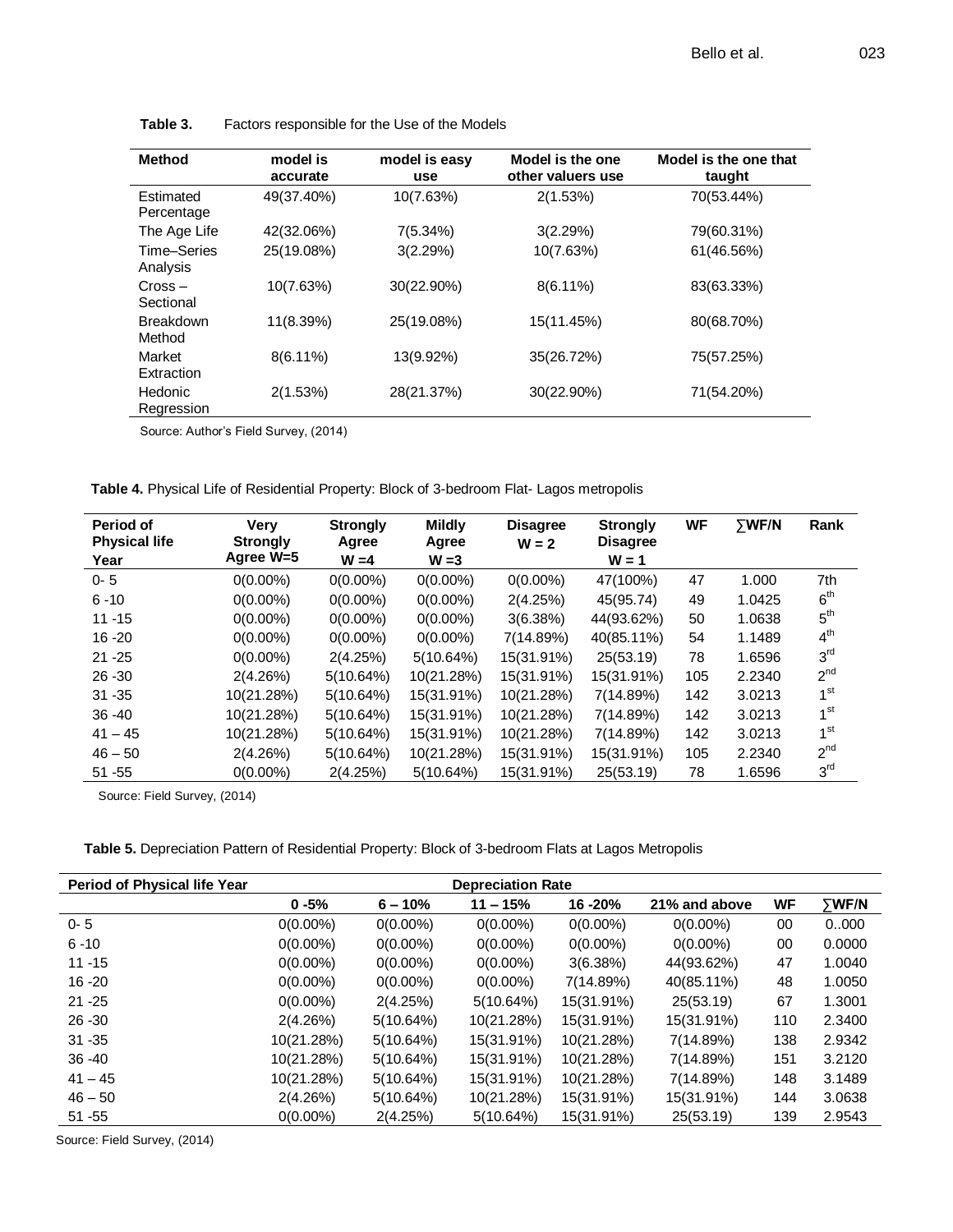

**Figure 4.** Time Series Analysis of Depreciation pattern of Residential property in Lagos Metropolis

| Year of physical<br>life | S shape<br><b>Depreciation</b> | <b>Estimated %</b><br><b>Depreciation</b> | <b>Straight line</b><br><b>Depreciation</b> | <b>Reducing Balance</b><br><b>Depreciation</b> |
|--------------------------|--------------------------------|-------------------------------------------|---------------------------------------------|------------------------------------------------|
| 2.50                     | 0.00                           | 0.00                                      | 0.50                                        | 7.70                                           |
| 8.00                     | 0.00                           | 0.50                                      | 0.80                                        | 5.90                                           |
| 13.00                    | 0.30                           | 1.00                                      | 1.20                                        | 4.50                                           |
| 18.00                    | 0.70                           | 1.50                                      | 1.50                                        | 3.50                                           |
| 23.00                    | 1.00                           | 1.80                                      | 1.80                                        | 2.70                                           |
| 28.00                    | 2.10                           | 2.20                                      | 2.00                                        | 2.00                                           |
| 33.00                    | 2.90                           | 2.50                                      | 2.30                                        | 1.60                                           |
| 38.00                    | 3.20                           | 2.70                                      | 2.80                                        | 1.20                                           |
| 43.00                    | 3.10                           | 3.00                                      | 3.00                                        | 0.90                                           |
| 48.00                    | 3.00                           | 3.20                                      | 3.30                                        | 0.70                                           |

**Table 6.** Mean Scores of the Pattern of depreciation of Physical life of a Block of 3-bedroom flat in Lagos using S Shape time series versus Estimated percentage, Straight line, and Reducing Balance models.

Source: Author's Field Survey, (2014)

objective one with the S shaped time pattern discovered to be the accurate pattern of depreciation in objective two. Responses to objective one suggest that the most often used depreciation models are the estimated depreciation and the Age life models(straight line depreciation and reducing balance depreciation).The attempt in this section is to compare depreciation rates from estimated percentage depreciation and the Age life models with the more accurate S shaped time series depreciation rates discovered in the second objective.

In order to facilitate the comparison, the researcher had in a pilot survey identified a suitable block of 3 bedroom

flats in each of the state capitals. Pictures of these flats were taken and presented to respondents together with a detailed description of the building features. Respondents were asked to use estimated percentage depreciation, straight line depreciation and reducing balance depreciation to estimate depreciation rates for these buildings for every five years of the buildings' physical life. The results are presented in table 4, 33 where they are compared with the depreciation rates from S shape time series of objective two by means of the Student Ttest.

From table 6 and figure 5, the depreciation pattern of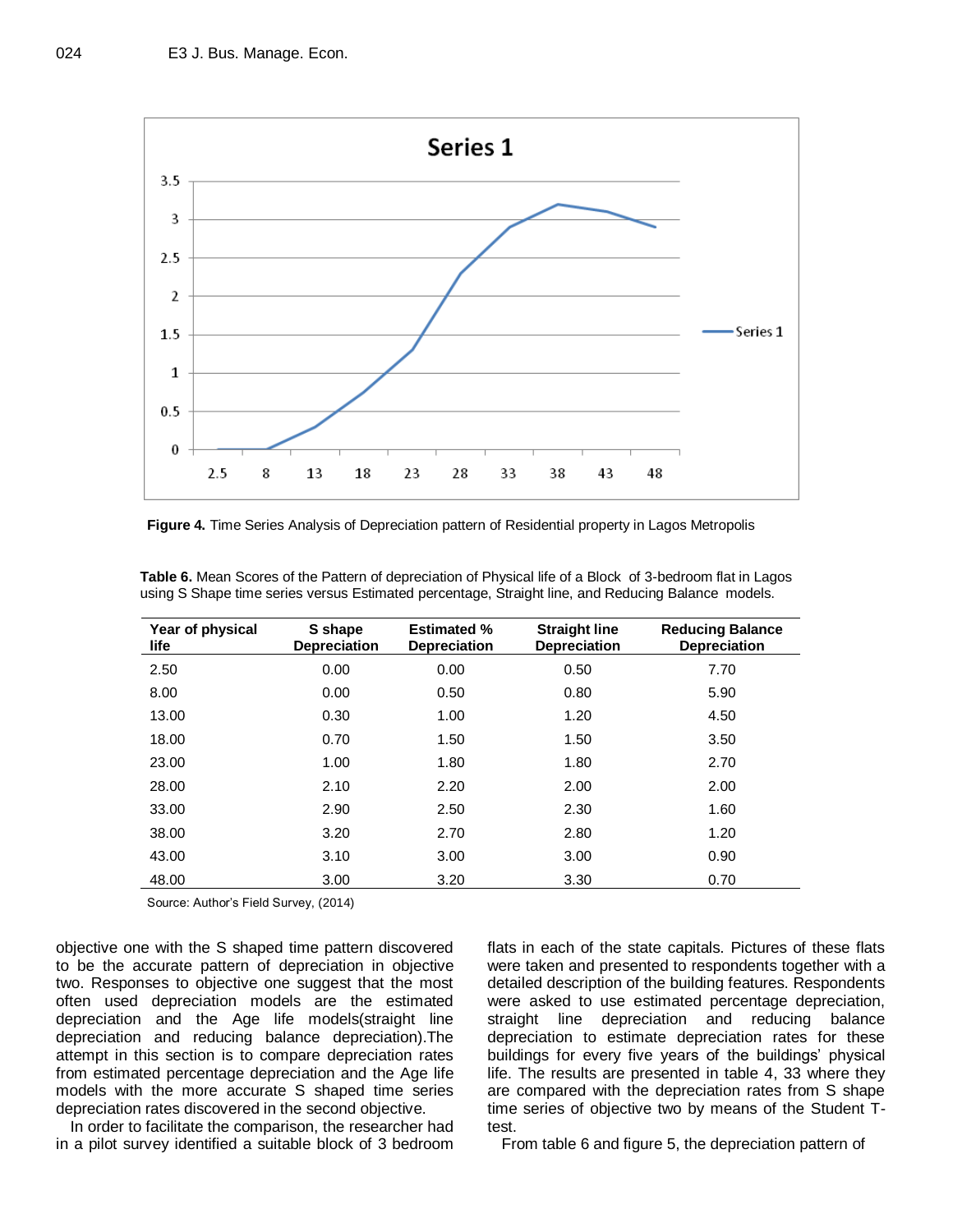

**Figure 5.** Pattern of depreciation of Physical life of a Block of 3-bedroom flat in Lagos using S Shape time series versus Estimated percentage, Straight line, and Reducing Balance models (Source: Author's Field Survey, 2014)

**Table 7:** Student T- Test of Relationship between S shaped time series model and models used in Ikeja

| Variables                                                    | T value | <b>P</b> value | <b>Conclusion</b>        |
|--------------------------------------------------------------|---------|----------------|--------------------------|
| S shaped Time series vis-à-vis estimated % depreciation      | 1.5700  | 0.00           | Variance not equal at 5% |
| S shaped Time series vis-à-vis straight line Depreciation    | 1.6300  | 0.00           | Variance not equal at 5% |
| S shaped Time series vis-à-vis Reducing Balance Depreciation | 2.2900  | 0.00           | Variance not equal at 5% |

Source: Authors's Field Survey, (2011)

the accurate S curve is clearly different from the pattern of the Estimated Depreciation Percentage, Straight line depreciation model and the reducing balance depreciation model, meaning that the use of the estimated percentage depreciation, straight line and reducing balance depreciation would lead to substantial inaccuracy. The student T- test is further used below to show if there is a statistical difference between the Scurve depreciation rates and those of estimated percentage, straight line and reducing balance depreciation models.

Table 7 shows the result of T tests which examines the proposition that the variances of two groups are equal. A small P value  $( $0.5$ ) indicates that this proposition is$ false at 5% level of significance. P values for the relationship between S curve versus Estimated Percentage Depreciation (EDP), Straight line Depreciation (SLD) and Reducing Balance Depreciation (RBD) are all below 0.05, meaning that there is significance difference between the depreciation patterns. This means that the use of EPD, SLD and RBD is substantially inaccurate.

# **IMPLICATIONS OF FINDINGS**

The findings demonstrate that the most often use models are estimated percentage depreciation and the Age life models (i.e. straight line depreciation and other models such as reducing balance depreciation etc). However, the analysis also showed that though the most often used models and most user friendly models are not necessarily the most consistent models and they are not necessarily the models that separate the components of depreciation. In fact, the analysis showed that the most often used model scored the least in term of separation of the components of depreciation. The implication here is clear; user friendliness is not the only yard stick for a good depreciation model. The most appropriate model will be the model that is not only user friendly but also consistent in use, capable of separating and identifying depreciation components according to IVSC (2007) standards and also capable of accurately followed the pattern that depreciation follows over useful life of the property.